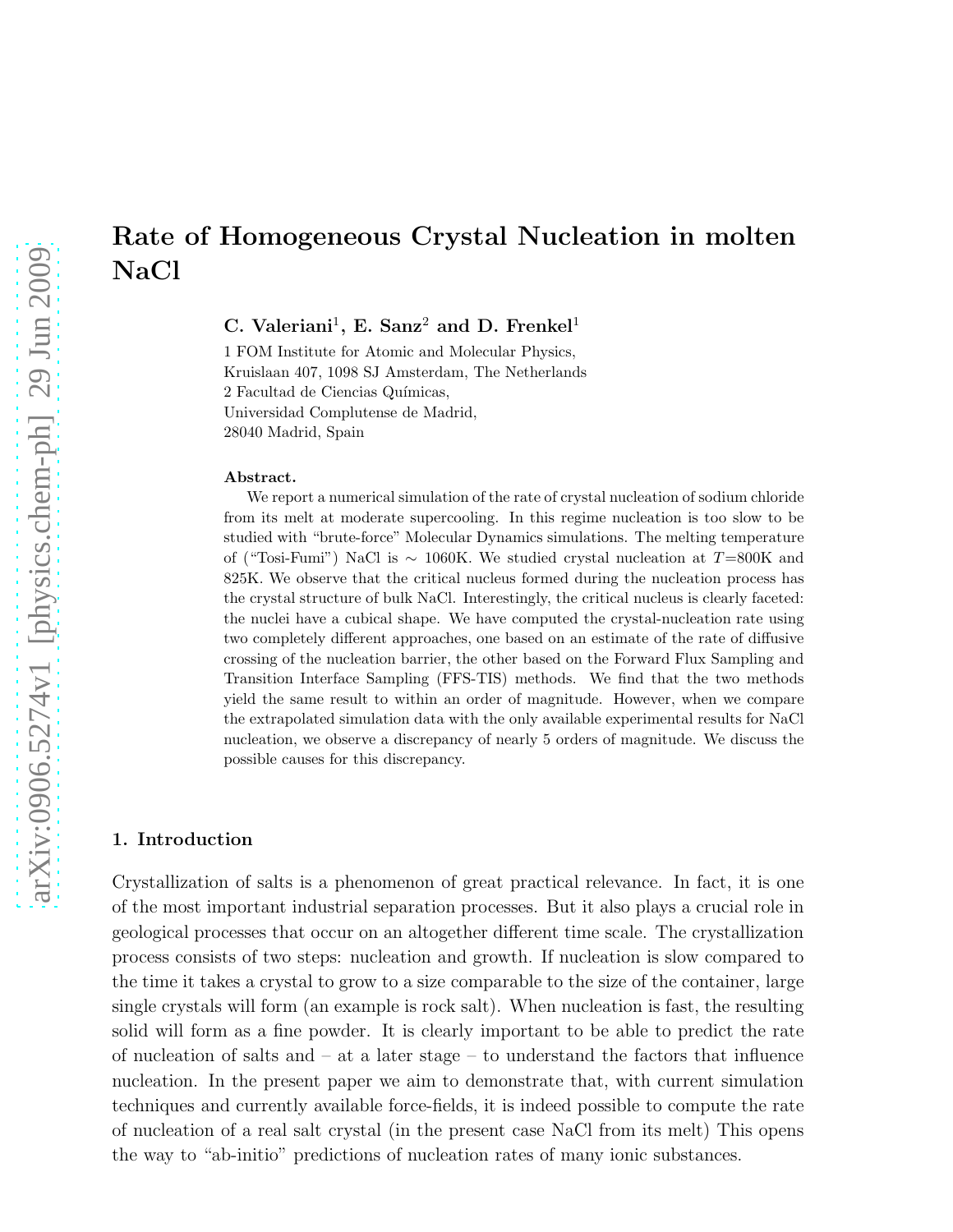Solutions or melts can often be cooled well below their freezing temperature. The reason is that the formation of small nuclei of the stable crystal phase is an activated process that may be extremely slow. Intuitively, it is easy to understand why crystal nucleation is an activated process, i.e. why there is a free-energy barrier separating the metastable parent phase (the liquid) from the stable crystal phase. The point is that, initially, the formation of small crystalline nuclei costs free energy. But once the crystal nucleus exceeds a critical size, its free energy decreases as it grows. The rate at which crystal nuclei form depends strongly on  $\Delta G_{crit}$ , the free-energy required to form a critical nucleus. Classical Nucleation Theory (CNT) is commonly used to estimate the height of the nucleation barrier and to predict the rate of crystal nucleation [\[1,](#page-10-0) [2,](#page-10-1) [3,](#page-10-2) [4,](#page-10-3) [5\]](#page-10-4). According to CNT, the total free energy of a crystallite that forms in a supersaturated solution or melt contains two terms: the first is a "bulk" term that expresses the fact that the solid is more stable than the supersaturated fluid - this term is negative and proportional to the volume of the crystallite. The second is a "surface" term that takes into account the free-energy cost of creating a solid-liquid interface. This term is positive and proportional to the surface area of the crystallite. According to CNT, the total (Gibbs) free-energy cost to form a spherical crystallite with radius  $R$  is

$$
\Delta G = \frac{4\pi}{3} R^3 \rho_S \Delta \mu + 4\pi R^2 \gamma,
$$
\n(1)

where  $\rho_S$  is the number density of the solid,  $\Delta \mu$  (< 0) the difference in chemical potential of the solid and the liquid, and  $\gamma$  is the solid-liquid interfacial free energy density. The function  $\Delta G$  goes through a maximum at  $R = 2\gamma/(\rho_S|\Delta \mu|)$  and the height of the nucleation barrier is

<span id="page-1-1"></span>
$$
\Delta G_{crit} = \frac{16\pi}{3} \gamma^3 / (\rho_S |\Delta \mu|)^2.
$$
\n(2)

The crystal-nucleation rate per unit volume, I, depends strongly on  $\Delta G_{crit}$ :

<span id="page-1-0"></span>
$$
I = \kappa \exp(-\Delta G_{crit}/k_B T). \tag{3}
$$

Here  $\kappa$  is a kinetic prefactor, T is the absolute temperature and  $k_B$  is Boltzmann's constant. The CNT expression for the nucleation rate then becomes

<span id="page-1-2"></span>
$$
I = \kappa \exp\left[-\frac{16\pi}{3}\gamma^3/(\rho_S|\Delta\mu|)^2\right].\tag{4}
$$

Under experimental conditions, nucleation is infrequent on the time scale of typical molecular processes. Yet, when it happens, it proceeds rapidly. This makes it difficult to study the structure and dynamics of crystal nuclei of atoms or small molecules in experiments. In the case of NaCl, the experiments are also complicated by the fact that crystallization occurs at high temperatures. This may explain why there is a scarcity of experimental data on the nucleation of NaCl. To our knowledge, the only data are those of Buckle and Ubbelhode [\[6,](#page-10-5) [7,](#page-10-6) [8\]](#page-10-7) from the 1960's. In these experiments, crystallization in NaCl micro-droplets was observed visually. As the droplet size  $((\mathcal{O}(3\mu))$  and time window for the measurement (1–30 seconds – after which the droplets sedimented out of view) – were fixed, the nucleation rate could be determined at one temperature only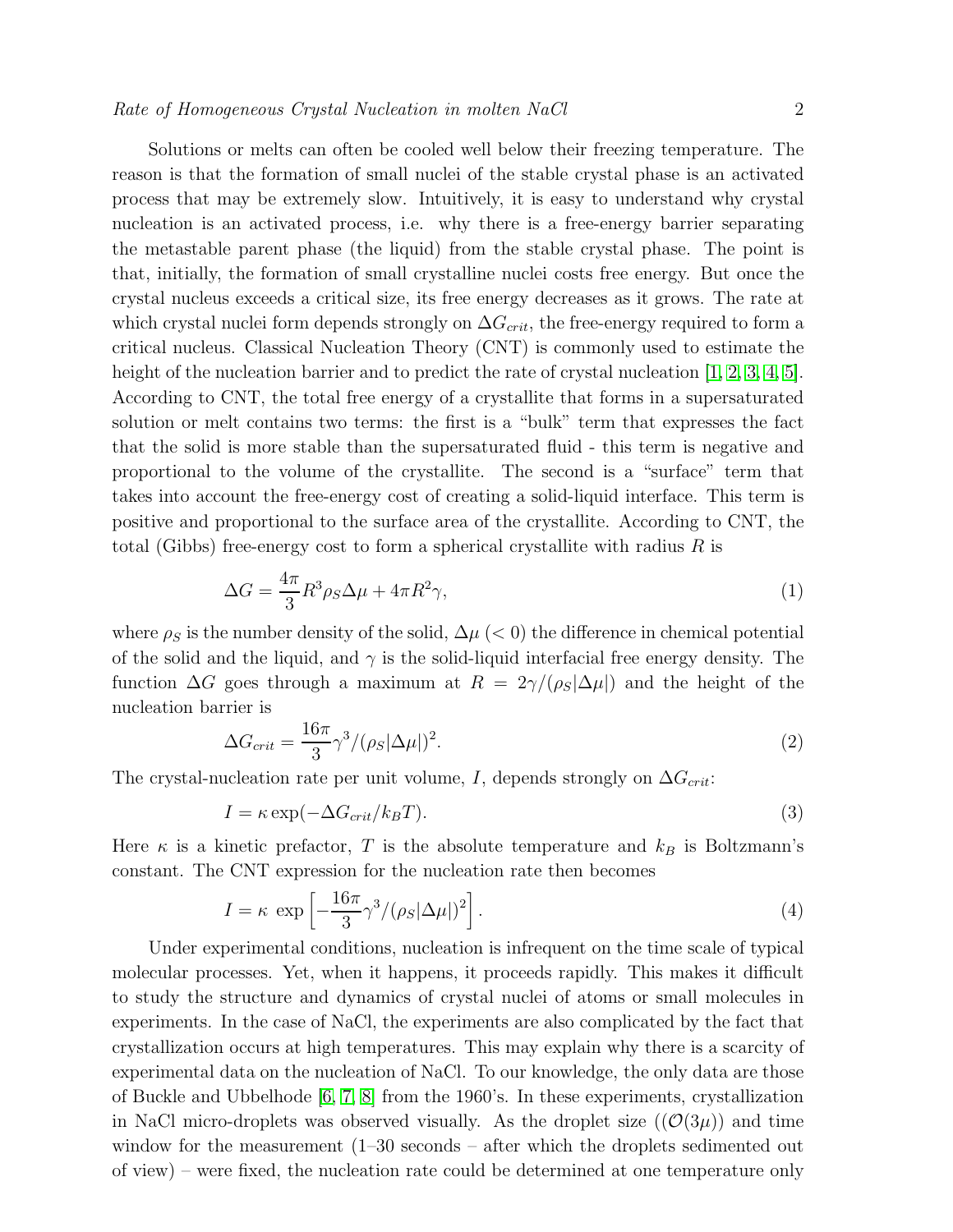(905 K for NaCl). At this temperature, the nucleation rate was such that, on average, one nucleus would form during the observation time  $(\mathcal{O}(10s))$  in a droplet with a volume of order  $10^{-17}m^3$ . Hence the experimental nucleation rate per unit volume was  $O(10^{16})$  $m^{-3}s^{-1}$ .

For experimental nucleation rates of this order of magnitude, brute-force MD simulations are out of the question. The average time it would take for nuclei to form spontaneously in a system consisting of several thousands of particles is of order of  $10^{20}$ seconds. Clearly, this is beyond the scope of MD simulations. The standard solution to circumvent this problem is to perform simulations at much larger undercooling than used in the experiments. Huang et al. [\[9\]](#page-10-8) performed MD simulations of melting and freezing of a droplet composed of 216 NaCl ions in vacuum: to this end, they performed temperature quenches down to 550K (i.e. approximately half the melting temperature) and found nucleation rates of the order of  $O(10^{36})m^{-3}s^{-1}$ , which is 20 orders of magnitude higher than the experimental rate at 905K.

Another effort to study nucleation at less severe supercooling was made by Koishi et al. [\[10\]](#page-10-9). These authors performed an MD simulation of 125000 ions system in vacuum, at temperatures of 740K (i.e. approximately 0.7 the melting temperature  $T_m$ ) and 640K (i.e. approximately 0.6 the melting temperature  $T_m$ ). Both free and periodic boundary conditions were used. The estimated nucleation rate at  $740K$  was  $O(10^{35})m^{-3}s^{-1}$ , which is virtually the same value as found by Huang et al. [\[9\]](#page-10-8) at a much larger supercooling. This is surprising because nucleation rates tend to depend very strongly on temperature. This suggests that, at least at the lowest temperatures, the barrier for crystal nucleation is negligible. More in general, crystal nucleation under extreme supercooling need not proceed following the same path as under moderate supercooling [\[5\]](#page-10-4).

In what follows, we use the technique of refs. [\[11,](#page-10-10) [12,](#page-10-11) [13\]](#page-10-12) based on a combination of umbrella sampling [\[14\]](#page-10-13) (to determine the barrier height) and a dynamical simulation (to determine the crossing rate). The computing time required for this scheme does not scale exponentially with the nucleation barrier, but it does increase with increasing nucleus size.

We also compute the nucleation rate using an algorithm based on the "forward flux sampling" (FFS) [\[15\]](#page-10-14) and the "Transition Path Samplig" (TIS) techniques [\[16\]](#page-10-15) and compare it with the one obtained using the method previously mentioned.

In the present work we study homogeneous crystal nucleation in the Tosi-Fumi NaCl model for NaCl at two different temperatures, viz.  $T_1=800K$  and  $T_2=825K$ , corresponding to 25% and 22% undercooling. For this system, we computed the nucleation barrier, examined the structure and shape of the critical nucleus and computed the nucleation rate.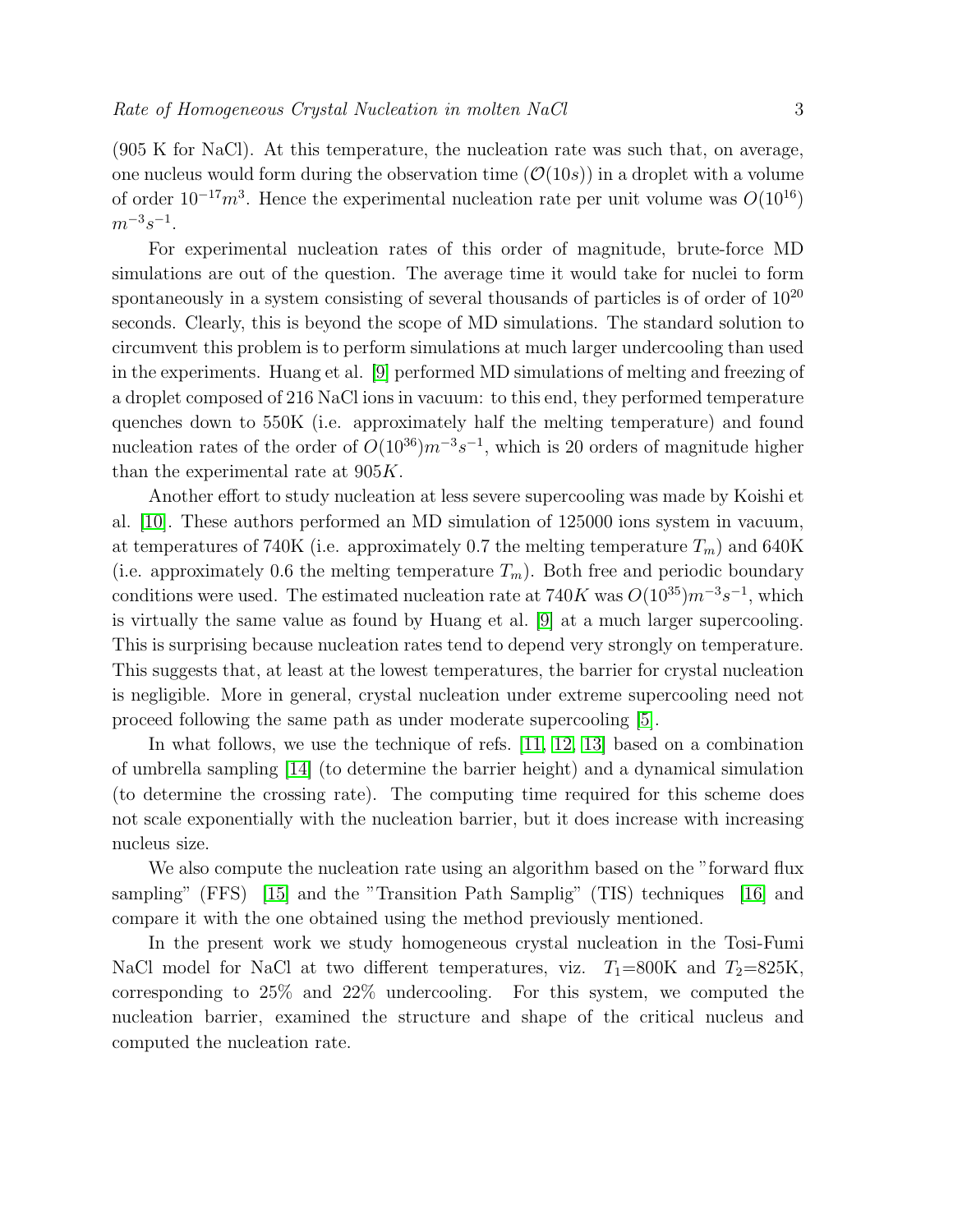# 2. Methods

The Tosi-Fumi rigid-ion interaction potential for NaCl is of the following form [\[17,](#page-10-16) [18\]](#page-10-17),

$$
U_{ij}(r) = A_{ij}e^{[B(\sigma_{ij}-r)]} - \frac{C_{ij}}{r^6} - \frac{D_{ij}}{r^8} + \frac{q_i q_j}{r} \,,\tag{5}
$$

where the parameters have the values given in table [1.](#page-3-0)

|         | $A_{ii}$ |                  | $C_{ii}$             | $D_{ij}$             | $\sigma_{ij}$ |
|---------|----------|------------------|----------------------|----------------------|---------------|
|         | [kJ/mol] | $[\dot{A}^{-1}]$ | $ \dot{A}^6 kJ/mol $ | $[\dot{A}^8 kJ/mol]$ | [A]           |
| $Na-Na$ | 25.4435  | 3.1546           | 101.1719             | 48.1771              | 2.340         |
| $Na-Cl$ | 20.3548  | 3.1546           | 674.4793             | 837.0770             | 2.755         |
| $CL-Cl$ | 15.2661  | 3.1546           | 6985.6786            | 14031.5785           | 3.170         |

<span id="page-3-0"></span>Table 1. Potential parameters for NaCl.

This pair potential is written as the sum of a Born-Mayer repulsion, two attractive van der Waals contributions and a Coulomb interaction term. In our simulations, we calculated the Coulomb interactions using the Ewald summations method with a real space cutoff of 10  $\dot{A}$  and a real space damping parameter of 0.25  $\dot{A}^{-1}$ . We truncated the Van Der Waals part of the potential at 9  $\dot{A}$ , assuming the  $g(r) = 1$  beyond this cutoff.

The computed number density of ions in the bulk solid at  $800K$  and  $825K$  at  $10<sup>5</sup>$  Pa was  $0.041\dot{A}^{-3}$ , in agreement with experiment [\[19\]](#page-10-18). The density of ions in the supercooled liquid at the same temperature and pressure was  $0.034\AA^{-3}$ .

We prepared under cubic boundary conditions a supercooled system of  $(12)^3$  NaCl ion pairs at ambient pressure by cooling it down below the melting temperature. For the present model, Anwar et al. [\[20\]](#page-10-19) have computed the melting temperature:  $T_m=(1064 \pm$ 14)K, which is very close to the experimental melting temperature  $(T_m^{exp}=1072K)$ . Using constant-pressure Monte Carlo simulations, we cooled the system down to the temperatures where we studied nucleation:  $T_1=800$ K and  $T_2=825$ K, corresponding to 25% and 22% undercooling. Note that the experiments on NaCl nucleation where performed at a somewhat higher temperature (16% supercooling). The reason why we could not perform simulations at these higher temperatures is that the critical nucleus would be about twice the size of the nucleus that could be studied without spurious finite-size effects [\[21\]](#page-10-20) for the system sizes that we employed. At temperatures below 750K, spontaneous nucleation occurred during the simulations. We therefore kept the temperature above this lower limit.

Nucleation is an activated process. In steady-state, the nucleation rate per unit volume and time is given by eq. [\(3\)](#page-1-0) [\[2,](#page-10-1) [22,](#page-10-21) [5\]](#page-10-4) where  $\exp(-\beta \Delta G_{crit})$  is the equilibrium probability per nucleus to find a critical nucleus in the metastable parent phase.  $\kappa$  is a kinetic prefactor. In the case of a diffusive barrier crossing,  $\kappa$  can be expressed as:

<span id="page-3-1"></span>
$$
\kappa = \sqrt{\frac{|\Delta \mu|}{6\pi k_B T n_{crit}}} \rho_{liq} f_{n^{crit}}^+ \tag{6}
$$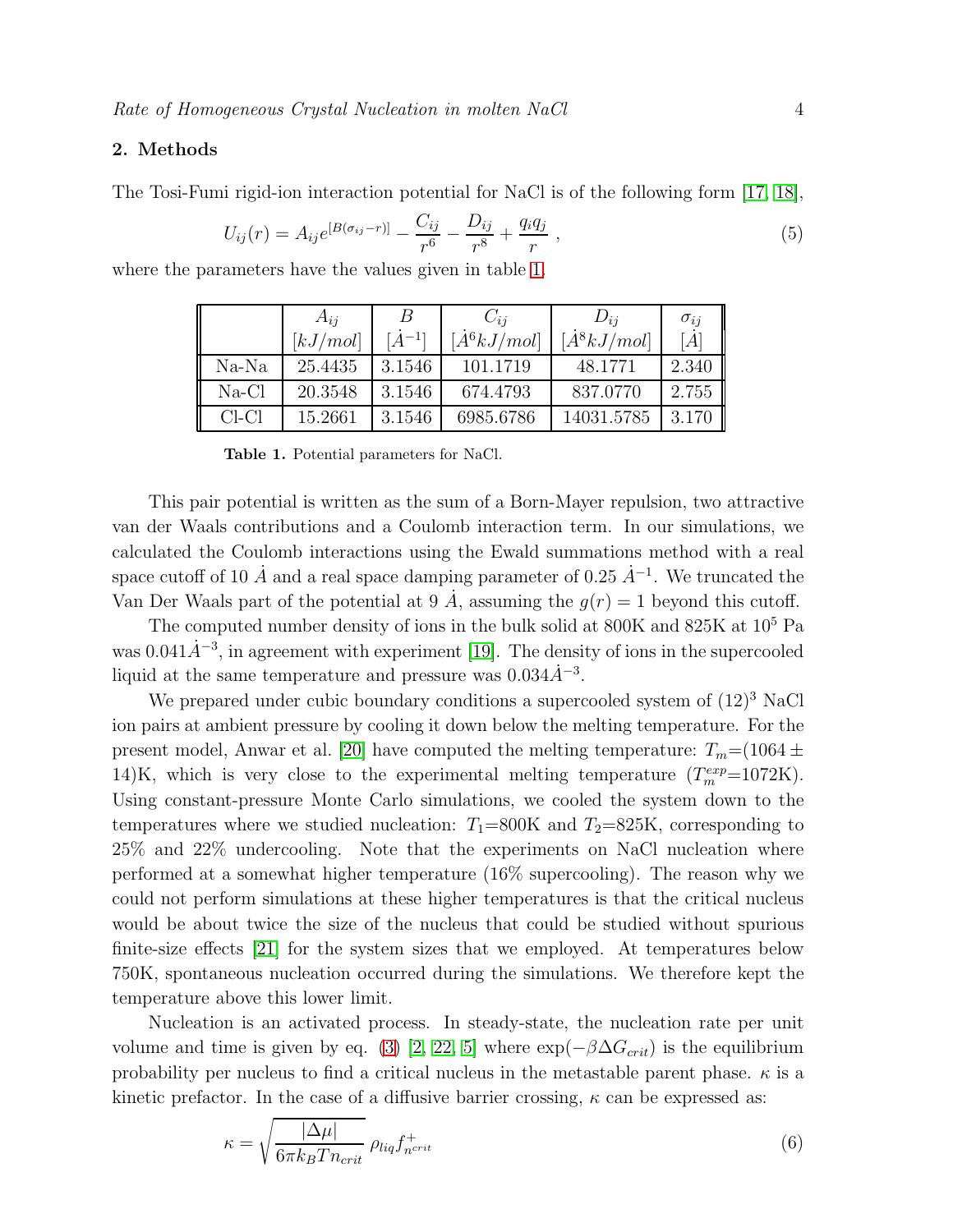where  $\rho_{liq}$  is the ion density of the metastable liquid,  $f_{n<sup>crit</sup>}^+$  the rate at which particles are added to a critical nucleus,  $\Delta \mu = \mu_{liq} - \mu_{sol}$  is the difference in chemical potential between liquid and solid and  $\sqrt{\frac{|\Delta\mu|}{6\pi k_B T n_{crit}}}$  the Zeldovitch factor, that takes into account the fact that, during steady-state nucleation, the concentration of critical nuclei is, in fact, not the equilibrium concentration.

It is important to distinguish between  $f_{ncrit}^+$ , which is the rate at which particles are added to a nucleus with the critical size, and the net flux across the nucleation barrier. In steady state, this net flux is equal the number of nuclei that go from  $ncrit$  to  $ncrit + 1$  minus the number that go from  $ncrit + 1$  to  $ncrit$  [\[2,](#page-10-1) [3,](#page-10-2) [4\]](#page-10-3). Hence, the actual nucleation rate is a combination of the forward rate  $f^+$  and the backward rate  $f^-$ . However, because of detailed balance, knowledge of  $f_{ncrit}^+$  (combined with knowledge of the barrier height and shape) is enough to compute the nucleation rate.

Assuming a diffusive attachment or detachment of single particles from the critical nucleus, the forward rate  $f_{crit}^+$  at the top of the barrier can be related to the spontaneous fluctuations in the number of particles in a nucleus at the top of the nucleation barrier:

<span id="page-4-0"></span>
$$
f_{crit}^{+} = \frac{1}{2} \frac{\langle \Delta n_{crit}^{2}(t) \rangle}{t} \tag{7}
$$

where  $\langle \Delta n_{crit}^2(t) \rangle = \langle [n_{crit}(t) - n_{crit}(0)]^2 \rangle$  is the mean square change in the number of particles belonging to the critical nucleus during a time interval t. To estimate  $f_{crit}^+$  a series of dynamical trajectories were necessary: after generating a set of uncorrelated configurations at the top of the barrier, we carried out NVT MD simulations using the  $DL$ -POLY package[\[23\]](#page-10-22) with a timestep of 0.5 fs. We computed the nucleation rate using equation [\(3\)](#page-1-0).

Moreover, we computed the nucleation rate per unit time and volume using an algorithm based on path-sampling techniques [\[15,](#page-10-14) [16\]](#page-10-15) and compared the results with those obtained using equation [\(3\)](#page-1-0).

### 3. Results

We computed the free energy barrier for crystal nucleation at  $T_1=800$ K and  $T_2=825$ K, corresponding to  $\beta \Delta \mu_1=0.54$  and  $\beta \Delta \mu_2=0.48$ . The values of  $\beta \Delta \mu$  were estimated numerically by thermodynamic integration from the coexistence temperature and free energies reported by Anwar et al. [\[20\]](#page-10-19). Fig[.1](#page-5-0) shows the computed nucleation barriers as a function of n.

As expected, ∆G decreases with supersaturation. Around T<750K the barrier gets sufficiently low that spontaneous nucleation can take place on the time scale of a simulation. The size of the critical nucleus,  $N_c$ , was estimated according to a fit of the functional form of the CNT, and we found  $N_c \approx 120$  ions at  $T_1$  and  $N_c \approx 150$  ions at  $T_2$ . Koishi et al. [\[10\]](#page-10-9) estimated  $N_c = 120 - 130$  ions at 640K and 740K, which is surprising in view of the CNT prediction that the size of the critical nucleus scales as  $(\gamma/|\Delta \mu|)^3$ . If we make the usual assumption [\[5\]](#page-10-4) that  $\gamma \sim \Delta h$  and  $\Delta \mu \approx (\Delta h / T_m)(T - T_m)$ , where  $\Delta h$ is the entropy of fusion per ion pair, then we would expect that  $N_c \sim (1 - T/T_m)^{-3}$  and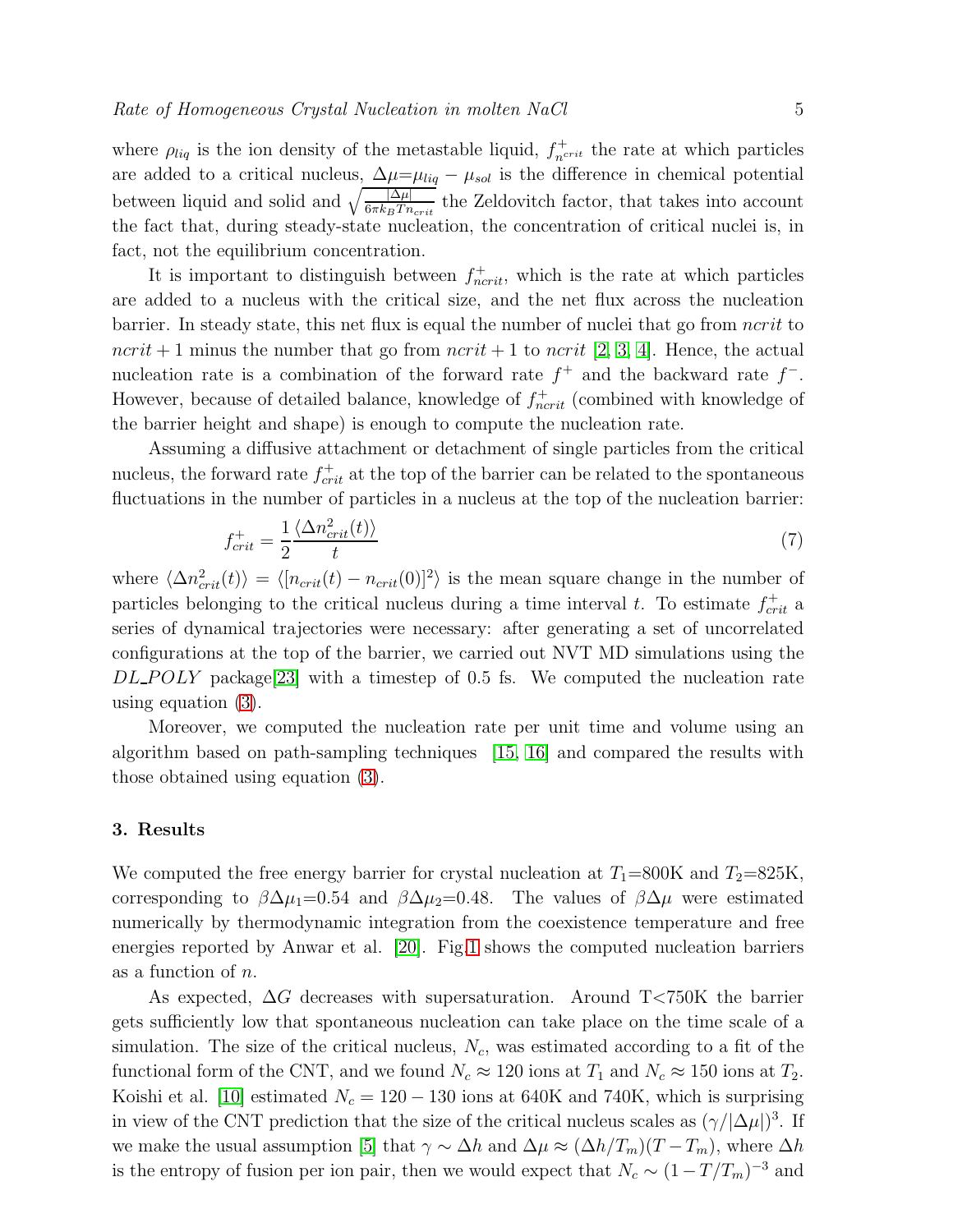

<span id="page-5-0"></span>Figure 1. Free energy barriers  $\Delta G$  as a function of the nucleus size n for  $T_1=800K(\beta\Delta\mu_1 = 0.54)$  and  $T_2=825K(\beta\Delta\mu_2 = 0.48)$ . Error-bars on  $\beta\Delta G$  are of the order of 1  $k_BT$ . The dashed curves are fits to the functional form given by CNT.

we would predict that the critical nucleus at 640K should contain a quarter as many particles as those at 800K.

Next, we consider the structure and shape of the critical nucleus. Fig[.2](#page-5-1) shows a



<span id="page-5-1"></span>**Figure 2.** Snapshot of the critical nucleus at  $T_2=825K$ : the bulk NaCl structure is already evident. The critical crystal nucleus seems to have rudimentary facets, which is in agreement with the interpretation of the experiments in ref. [\[6\]](#page-10-5).

snapshot of the critical nucleus at  $T_2=825K$ . Note that the crystal presents rudimentary low-index facets. In experiments [\[6,](#page-10-5) [24\]](#page-11-0) the existence of such facets was postulated, as they may act as sites for subsequent heterogeneous nucleation.

As can be seen from Fig[.2,](#page-5-1) the critical nucleus already shows the charge-ordered rock-salt structure of the bulk phase. This indicates that, at least for NaCl, nucleation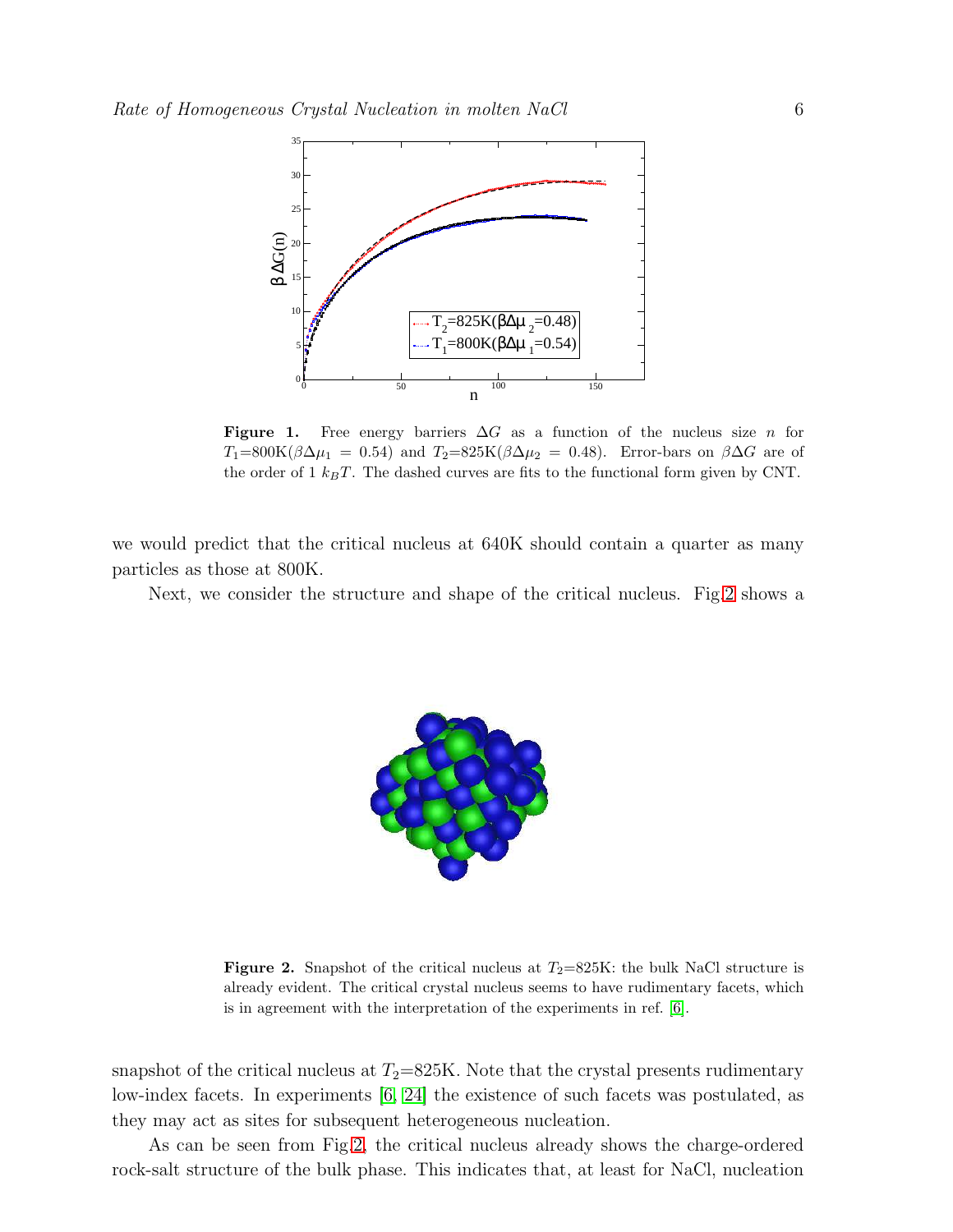does not proceed via an intermediate metastable phase [\[25\]](#page-11-1). Fig[.2](#page-5-1) also shows that, in the temperature range that we studied, the critical nucleus is non-spherical. In order to quantify the degree of non-sphericity of the critical nucleus, we expanded its density with respect to the center of mass in rank-four-spherical-harmonics and constructed the quadratic invariant  $S_4$  [\[26\]](#page-11-2): we obtained  $S_4(T_1)=0.115$  and  $S_4(T_2)=0.110$ . For a simple cube  $S_4=0.172$  and for a sphere  $S_4=0$ , therefore the shape of the critical nucleus is closer to a cube than to a sphere. In other words, the critical nucleus already exhibits the morphology of macroscopic NaCl crystals [\[27\]](#page-11-3).

In order to make sure that there were not finite size effects that resulted in interactions between image cluster, we visually checked that the critical nuclei didn't show a preferred spacial orientation and that the minimum distance between them was bigger than half box.

Moreover we calculated the Debye-Huckle screening lenght and found that it was smaller than  $1 \dot{A}$ , showing that the critical nuclei did not even electrostatically interact. We could therefore conclude that there was no induced nucleation due to the interaction between a critical cluster and its own periodic image.

Using the computed height of the nucleation barrier and the values of  $\Delta \mu$  as input, we can estimate the surface free-energy density  $\gamma_{ls}$ . To this end, we make use of the CNT expression for the barrier height (eqn. [2\)](#page-1-1). However, this expression assumes that the critical nucleus is spherical. It is easy to derive the corresponding expression for a cubical nucleus. The results for both estimates of  $\gamma_{ls}$  are given in Table [2.](#page-6-0) There exist experimental estimates of  $\gamma_{ls}$  at 905K [\[6\]](#page-10-5). These estimates are based on

| T[K] | $\gamma_{sphere}$ | $\gamma_{cube}$ |
|------|-------------------|-----------------|
| 800  | $98 + 2$          | $80 \pm 1$      |
| 825  | $99 \pm 1$        | $79 \pm 1$      |
| 905  | $84.1^{(e)}$      | $67.8^{(e)}$    |

<span id="page-6-0"></span>Table 2. Surface free energy density (in  $erg \ cm^{-2}$ ) assuming spherical and cubical shape for critical nuclei. At  $905K$  we report the experimental value [\[6\]](#page-10-5). The entry in the lower right-hand corner is based on the experimental estimate, but assuming a cubical nucleus.

a somewhat questionable CNT expression for the nucleation rate. Moreover, in ref. [\[6\]](#page-10-5) it is assumed that the critical nucleus is spherical. The experimental estimate of  $\gamma_{ls}$  $(\gamma_{exp} = 84.1[erg cm^{-2}])$  is therefore not based on a direct determination. Nevertheless, in the absence of other experimental data, this is the only number we can compare to.

As the table shows, there is a fair agreement between simulation and experiment. The experimental estimate for  $\gamma$  is based on the assumption that the critical nucleus is spherical. If it is cubic, one would obtain the number in the lower right-hand corner. In view of the many uncertainties in the analysis of the experimental data, it is impossible to tell whether the discrepancy between simulation and experiment is significant. An estimate of  $\gamma$  based on the experimental enthalpy of fusion following Turnbull, would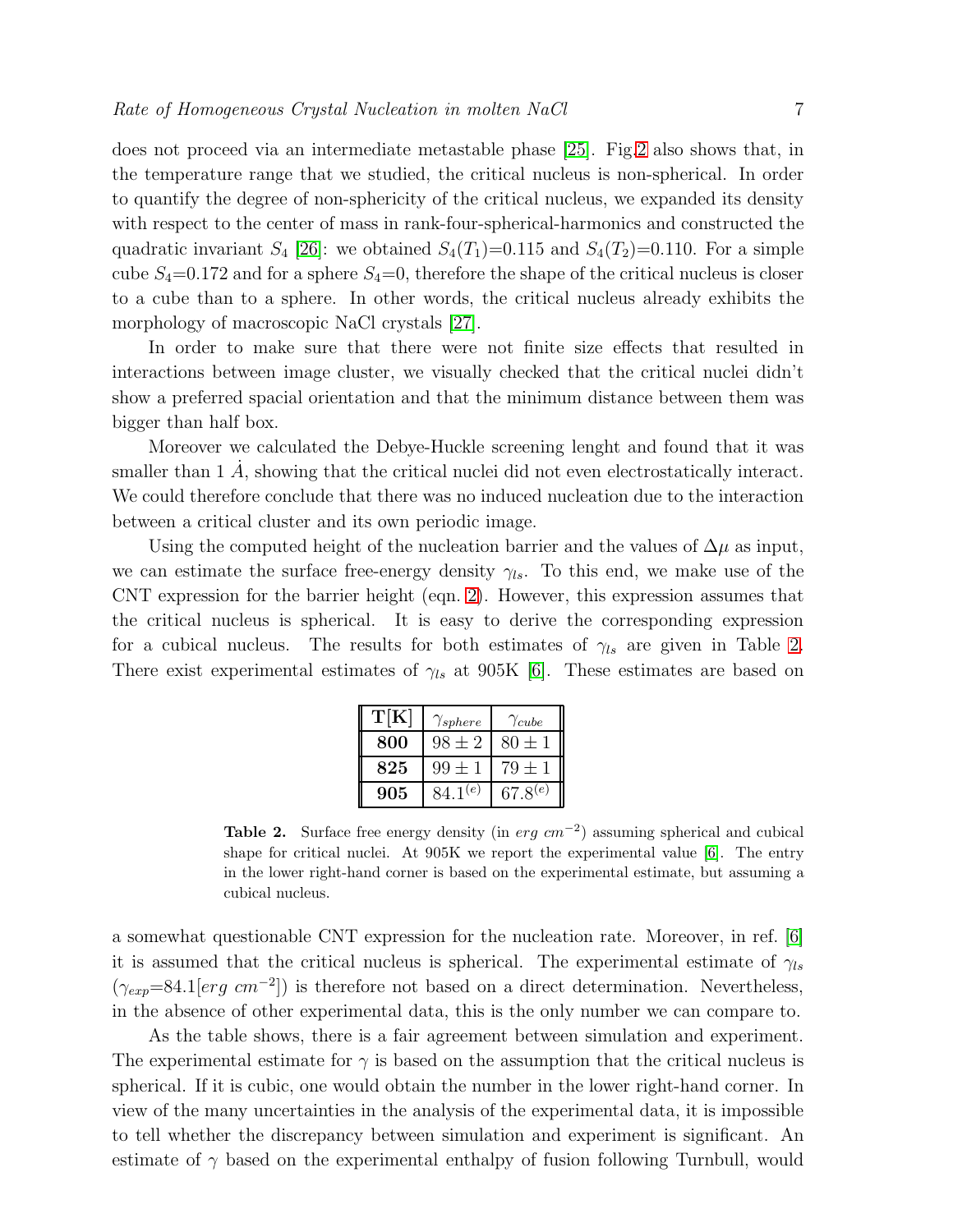yield  $\gamma \approx 115[erg \ cm^{-2}]$  (see e.g. [\[9\]](#page-10-8)).

Huang et al. [\[9\]](#page-10-8) estimated the solid-liquid surface free-energy density of NaCl from the nucleation rate at 550K. To achieve this, Huang et al. assumed that the CNT expression for the nucleation rate is valid. Under those assumptions, they obtained:  $\gamma=119.6[erg\ cm^{-2}]$  for a spherical nucleus.

In the present work, we can compute absolute nucleation rates without making use of CNT. The only assumption we make is that the barrier crossing is diffusive and that the Zeldovitch (pre)factor is well approximated by the form given in eqn.[\(4\)](#page-1-2). The Zeldovitch factors were found to be respectively  $Z_1=0.016$  for  $T_1$  and  $Z_2=0.013$  for  $T_2$ . The true Zeldovitch factor may be slightly different, but is in any event expected to be of  $\mathcal{O}(10^{-2})$ . From our MD simulations we obtained the following estimates for the forward rates (eq. [7\)](#page-4-0) :  $f_{crit}^{+}=0.013 \text{ ps}^{-1}$  for  $T_1$  and  $f_{crit}^{+}=0.033 \text{ ps}^{-1}$  for  $T_2$ . Combining this information, we can compute the kinetic prefactor of eq. [6:](#page-3-1)  $\kappa(T_1) = 6.9 \times 10^{36} \ m^{-3} s^{-1}$ and  $\kappa(T_2) = 1.5 \times 10^{37} \ m^{-3} s^{-1}$ . As is to be expected, the kinetic prefactor depends only weakly on temperature. Using eqn.[\(4\)](#page-1-2) we then calculated the nucleation rate. The results are:  $I(T_1)=3\times10^{26\pm1} m^{-3}s^{-1}$  and  $I(T_2)=4\times10^{24\pm1} m^{-3}s^{-1}$ .

These nucleation rates are about ten orders of magnitude higher than the estimated experimental rate at 905K  $(O(10^{16})m^{-3}s^{-1})$ . Such a difference is hardly surprising because the nucleation rate is expected to increase rapidly with increasing supercooling.

We also computed the nucleation rate using an algorithm based on the pathsampling techniques of refs. [\[15,](#page-10-14) [16\]](#page-10-15) (Forward-Flux Sampling (FFS) and Transition-Interface Sampling (TIS)). The value obtained at  $T_1 = 800K$  is  $I_{FFS-TIS}(T_1) =$  $O(10^{27\pm2})$   $m^{-3}s^{-1}$ , which agrees surprisingly well with the one obtained using the diffusive barrier-crossing approach.

As the path-sampling method does not depend on the choice of the reaction coordinate and does not require prior knowledge of the phase space density, we can conclude that the method based on the free-energy calculation gives us a good estimate for the nucleation rate at this temperature.

We have also computed the nucleation rate at  $T=750$  K, using the FFS-TIS method. The computed nucleation rate is  $I_{FFS-TIS}(T = 740K) = O(10^{35})$   $m^{-3}s^{-1}$ . This is of the same order of magnitude as the nucleation rate obtained calculated by Koishi et al. [\[10\]](#page-10-9) using "brute-force" MD. We cannot use the diffusive barrier crossing method at this temperature, as the barrier is too low to avoid spontaneous nucleation during long runs. However, if we assume that the kinetic pre-factor and the surface free-energy density do not vary much with temperature, we can use CNT to extrapolate the nucleation rate from 800K to 740K. We find:  $I_{extrap}(T = 740K) = O(10^{30})$   $m^{-3}s^{-1}$  which is considerably lower than the results of the direct calculations. This suggests that an extrapolation procedure based on CNT is not reliable. A summary of our numerical results for the nucleation barriers and rates are given in Table [3.](#page-8-0)

A similar problem occurs if we try to extrapolate our numerical data at 800K and  $825K$  to  $905K$ , the temperature of the experiments of ref. [\[6\]](#page-10-5). If we can extrapolate our simulation results to the experimental temperature of 905 K ( $\beta\Delta\mu=0.3$ ) we obtain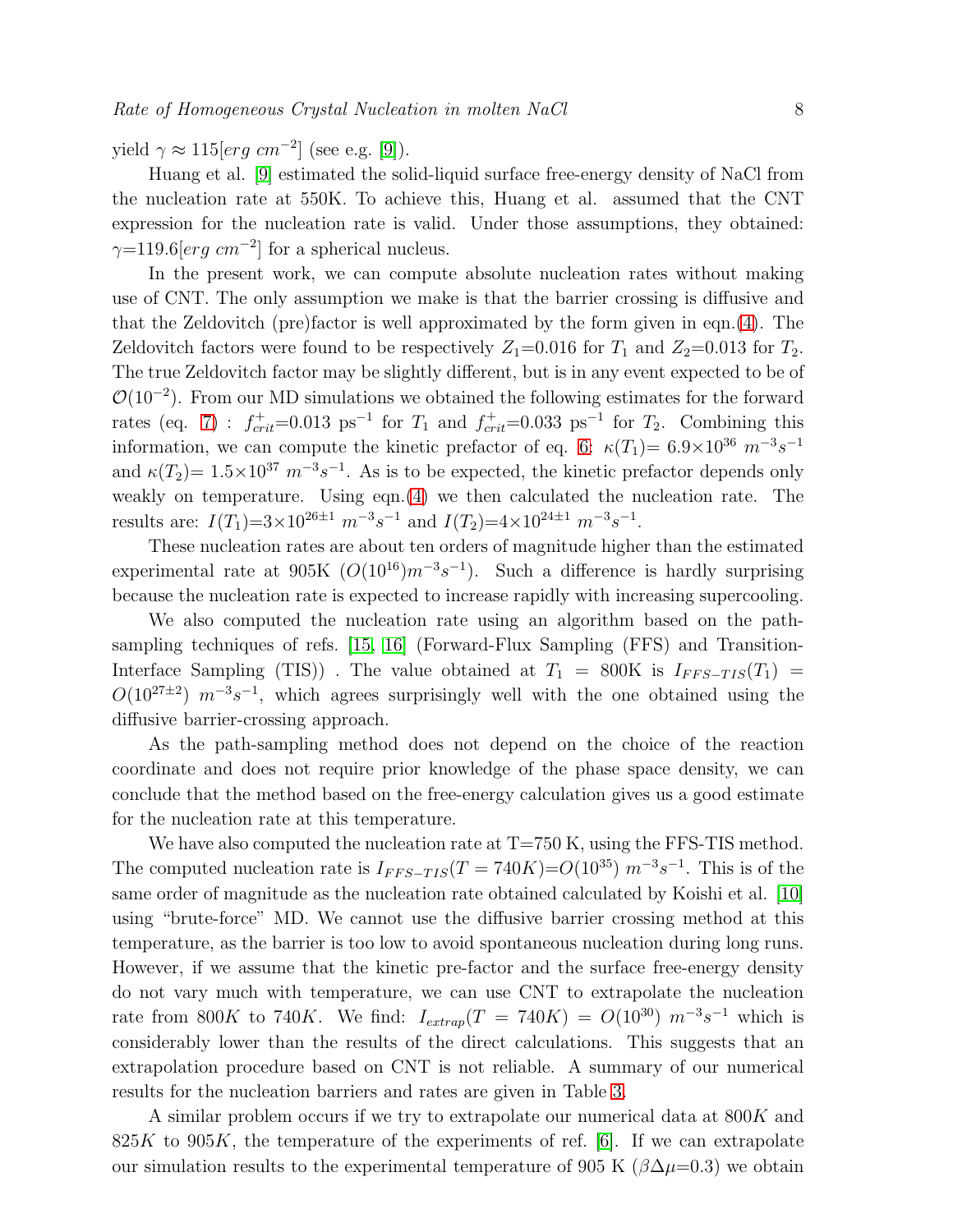| $\mathbf{T}[\mathbf{K}]$ | $\beta \Delta \mu$ | $\beta \Delta G_{crit}$ | $J_{ncrit}$ | $I[m^{-3}s^{-1}]$                   | $\parallel$<br>$I_{FFS-TIS}[m^{-3}s^{-1}]$ |
|--------------------------|--------------------|-------------------------|-------------|-------------------------------------|--------------------------------------------|
| 800                      | 0.54               | 24                      |             | $0.013 \mid 3 \times 10^{26 \pm 1}$ | $10^{27\pm2}$                              |
| 825                      | 0.48               | 29                      | 0.033       | $4 \times 10^{24 \pm 1}$            |                                            |

<span id="page-8-0"></span>Table 3. Summary of the simulation results for the calculation of the free-energy barrier and the nucleation rate for Tosi-Fumi NaCl.

an estimated nucleation at 905 K that is  $O(6 \times 10^{11})m^{-3}s^{-1}$ . This is some nearly five orders of magnitude less than the experimentally observed rate.

The discrepancy between simulation and experiment can be due to several reasons. a) There might be an appreciable (but unspecified) error in the experimental estimates (e.g. due to residual heterogeneous nucleation). b) The estimated error in the computed melting temperature of the Tosi-Fumi model is  $\pm 20K$  [\[20\]](#page-10-19). Such an uncertainty again easily translates into a variation of the nucleation rate by several orders of magnitude. c) In view of the extreme sensitivity of nucleation rates to the details of the intermolecular potential (see, e.g. [\[28\]](#page-11-4)), the Tosi-Fumi potential may be inadequate to model nucleation in NaCl, even though it can reproduce the static properties of the solid and liquid NaCl [\[29\]](#page-11-5). d) Finally, it it is not quite correct to assume that the kinetic prefactor, the surface free energy and the latent heat of fusion are temperature-independent.

We can also compare our calculated nucleation rate at  $800K$  to the rate estimated with CNT. In order to do that, we need to compute the kinetic pre-factor  $\kappa_{CNT}$  that, using the CNT approximations, is [\[5\]](#page-10-4):

$$
\kappa_{CNT} = Z \ \rho_{liq} \ \frac{24 D_S n_{crit}^{2/3}}{\lambda^2}.\tag{8}
$$

The attachment rate of particles to the critical nucleus  $(f_{n^{crit}}^+)$  takes into account the number of available attachment sites on the surface of a spherical nucleus  $(n_{crit}^{2/3})$  and depends on the jump frequency for bulk diffusion  $(D<sub>S</sub>/\lambda<sup>2</sup>)$ , where  $\lambda$  is the atomic jump distance. Since the functional form of the nucleation barrier can be fitted to the corresponding CNT expression, the computed Zeldovitch factor (Z) coincides with the predicted one. We computed the self-diffusion coefficient with MD simulations using the DL\_POLY package [\[23\]](#page-10-22) in the supercooled liquid at  $T_1=800$ K. We found  $D_S^{Na} = 3.4 \times 10^{-5} \text{cm}^2 \text{s}^{-1}$ , in good agreement with an estimate  $(D_S^{Na} = 2.3 \times 10^{-5} \text{cm}^2 \text{s}^{-1})$ based on extrapolation of the available experimental data of Ref. [\[30\]](#page-11-6) to the temperature  $T_1$ . Since  $D_S^{Na}/D_S^{Cl} \approx 1$ , we only considered the self-diffusion of the Na<sup>+</sup> ions. We estimated  $\lambda$  as a fitting parameter from the  $f_{n<sup>crit</sup>}^+$  previously calculated; we obtained  $\lambda(T_1) = 10^2 \dot{A}$ . However, considering that the ion size is  $\sigma_{Na} \sim 1.1 \dot{A}$ , this value for the jump distance seems unphysical ( $\lambda \sim 100\sigma$ ). Typically, one would expect  $\lambda$  to be of the order of a mean free path. In a molten salt, the mean free path of an ion is certainly less than a particle diameter. This discrepancy also suggests that the CNT picture is inadequate to describe crystal nucleation of NaCl.

In summary, we have computed the crystal nucleation rate of sodium chloride from the melt using two independent methods: one based on calculations of the free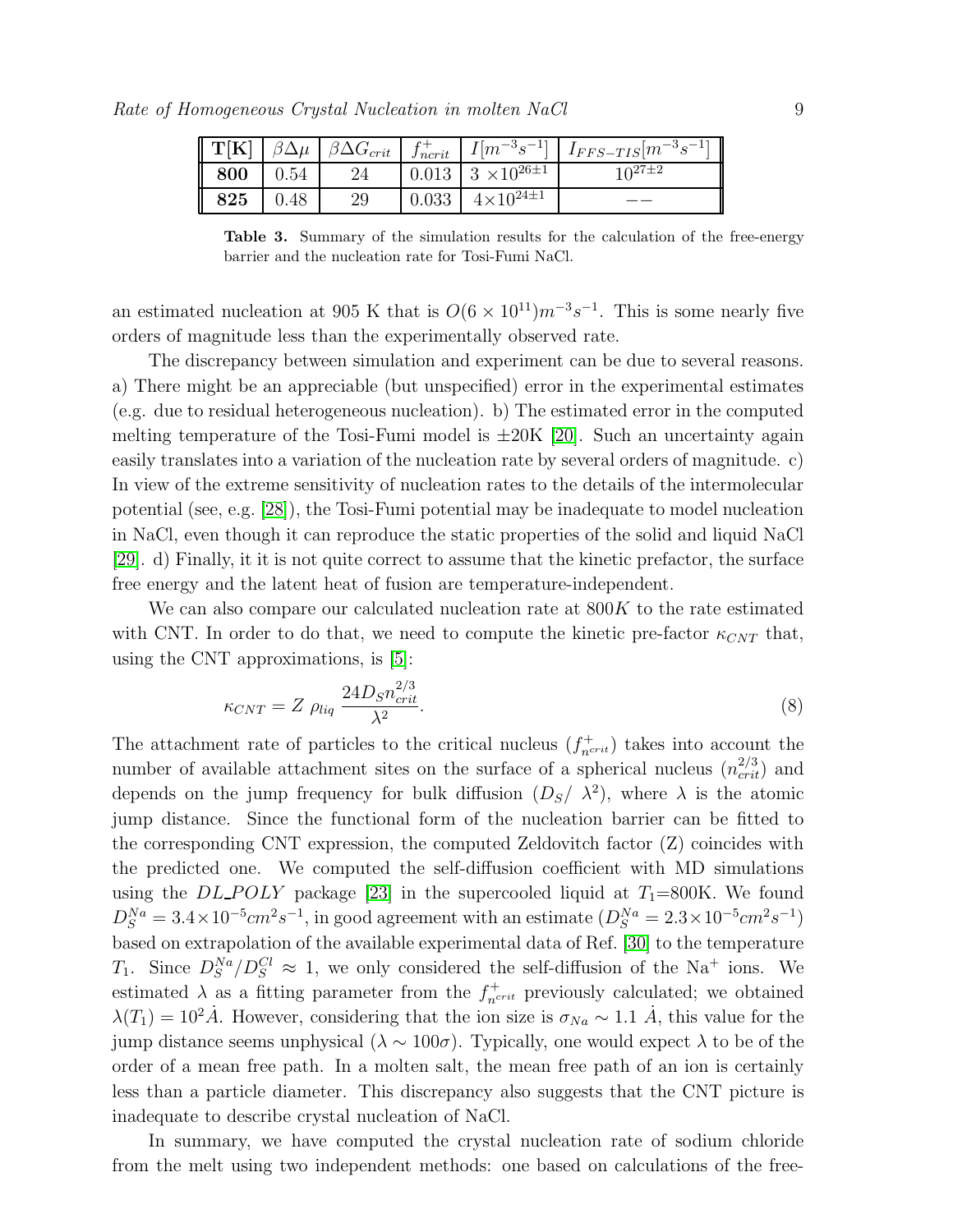energy barrier and the diffusive barrier-crossing and another based on a path-sampling approach. We have found that, to within an order of magnitude, the two approaches yield the same value for the nucleation rate. When we use Classical Nucleation Theory to extrapolate our numerical data to lower temperatures, we observe serious discrepancies with the results of direct calculations. When we use CNT to extrapolate to high temperatures, we find serious discrepancies with the nucleation rates found in experiments. Several factors may contribute to this discrepancy but, at present, it is not yet known which factor is most important.

### Acknowledgments

The work of the FOM Institute is part of the research program of FOM and is made possible by financial support from the Netherlands Organization for Scientific Research (NWO). C.V. gratefully acknowledges the financial support provided through the European Community Human Potential Program under contract HPRN-CT-1999- 00025, (Nucleus). E.S. gratefully acknowledges the Spanish government for the award of a FPU Ph.D. grant, and the FOM Institute for the hospitality during the period in which this work was carried out.

C.V. and E.S. thanks Angelo Cacciuto and Rosalind Allen for valuable discussions and suggestions, and Georgios Boulougouris and Josep Pámies for a critical reading of the manuscript.

#### Appendix A. Identification of crystalline clusters

To distinguish between solid-like and liquid-like particles and identify the particles belonging to a solid cluster, we used the local bond order parameter introduced by Ten Wolde el al. [\[31\]](#page-11-7). Although the method we used is the same as the one proposed by Ten Wolde, the definition of a 'solid-like' particle is not rigorously the same. The q vector and the thresolds selected were optimazed for the NaCl Tosi-Fumi model.

First we computed a normalized complex vector  $q_4$  for every particle *i*. Each component of this vector was given by:

$$
\vec{q}_{4,m}(i) = \frac{\frac{1}{N_b(i)} \sum_{j}^{N_b(i)} \Upsilon_{4,m}(\theta_{i,j}, \phi_{i,j})}{\vec{q}_{4,m}(i) \cdot \vec{q}_{4,m}(i)}, \qquad m = [-4, 4]
$$
\n(A-1)

Where  $N_b(i)$  is the number of neighbours of the particle i within a cut-off radious of 4A (the first minimum in the Na-Cl radial distribution function).

Then we computed a scalar product  $q_4(i) \cdot q_4^*(j)$  for every particle i with each of its neighbours particle  $j$ . A particle was considered to be 'solid-like' when at least 6 of the scalar products were bigger than 0.35. Finally two 'solid-like' particles were considered to be neighbours in the same cluster if they were closer than 3.4  $\dot{A}$ .

Ionic fluids are more ordered than Lennard-Jones or Hard Spheres ones, as the radial distribution function shows. However, with the method implemented by Ten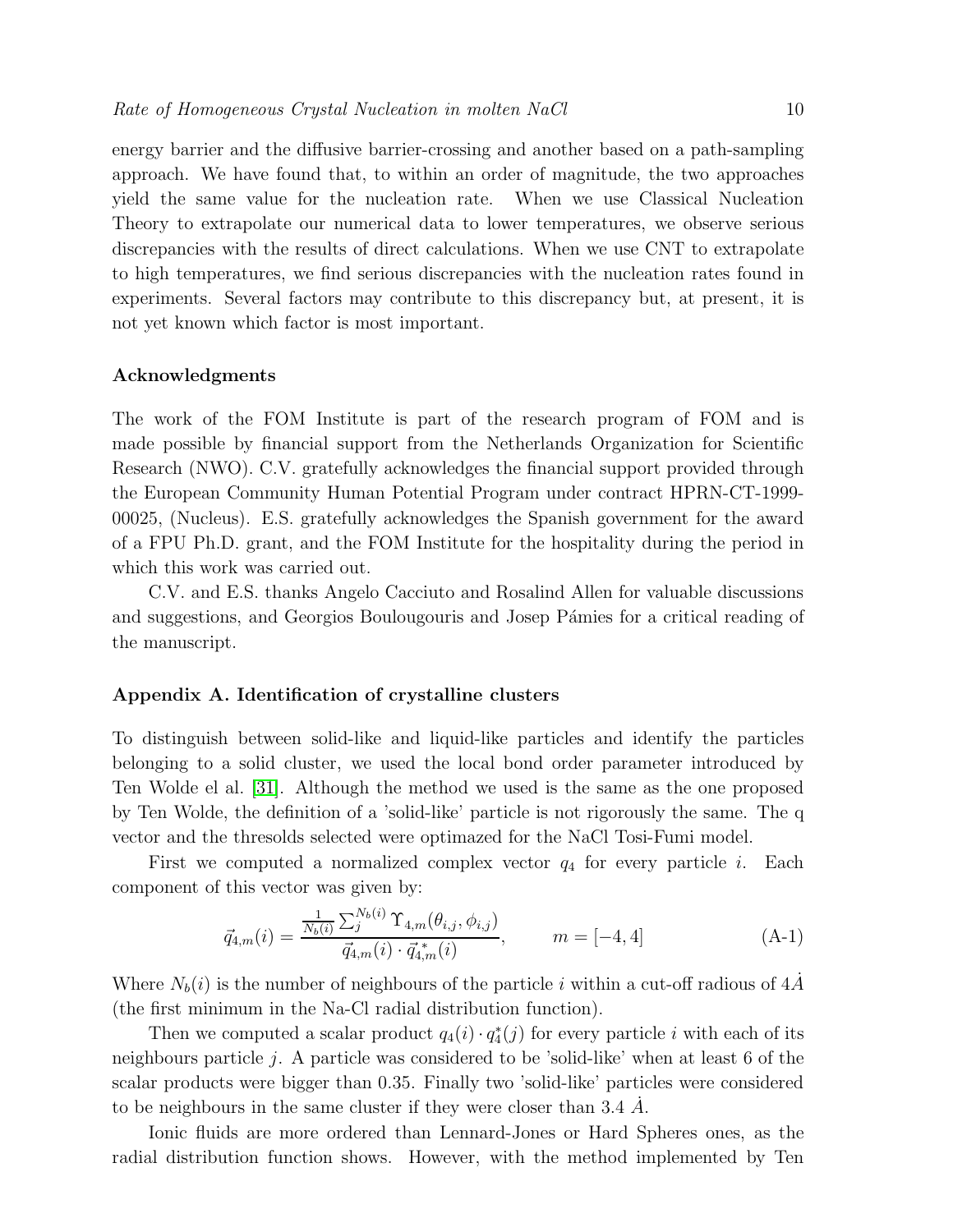Wolde, we were able to clearly distinguish between solid-like and liquid-like particles in the NaCl Tosi-Fumi model. We enclose a plo[tA1](#page-10-23) that shows the distributions of the number of scalar products bigger than 0.35 at T=800 K for the solid and for the liquid: for values bigger than 6 a particle was considered to be solid-like.





<span id="page-10-23"></span>**Figure A1.** Distributions of the number of scalar products bigger than 0.35 at  $T=800$ K for the solid and for the liquid.

## <span id="page-10-0"></span>References

- <span id="page-10-1"></span>[1] J. W. Gibbs, in The Scientific Papers of J. Willard Gibbs, New York, 1961, Dover.
- <span id="page-10-2"></span>[2] M. Volmer and A. Weber, Z. Phys. Chem. 119, 227 (1926).
- <span id="page-10-3"></span>[3] L. Farkas, Z. Phys. Chem. 125, 236 (1927).
- <span id="page-10-4"></span>[4] R. Becker and W. Doring, Ann. Phys. 24, 719 (1935).
- <span id="page-10-5"></span>[5] K. F. Kelton, in Crystal Nucleation in Liquids and Glasses, edited by .-. 45, Boston, 1991, Academic.
- <span id="page-10-6"></span>[6] E. R. Buckle and A. R. Ubbelohde, Proc. R. Soc. London 529, 325 (1960).
- <span id="page-10-7"></span>[7] E. R. Buckle and A. R. Ubbelohde, Proc. R. Soc. London 261, 197 (1961).
- <span id="page-10-8"></span>[8] E. R. Buckle, Proc. R. Soc. London, Ser. A 261, 189 (1961).
- <span id="page-10-9"></span>[9] J. Huang, X. Zhu, and L. S. Bartell, J. Phys. Chem. A 102, 2708 (1998).
- <span id="page-10-10"></span>[10] T. Koishi, K. Yasuoka, and T. Ebisuzaki, J. Chem. Phys 119, 11298 (2003).
- <span id="page-10-11"></span>[11] J. S. V. Duijneveldt and D. Frenkel, J. Chem. Phys. 96, 4655 (1992).
- <span id="page-10-12"></span>[12] P. R. ten Wolde and D. Frenkel, J. Chem. Phys. 109, 9901 (1998).
- <span id="page-10-13"></span>[13] S. Auer and D. Frenkel, J. Chem. Phys. 120, 3015 (2004).
- <span id="page-10-14"></span>[14] G. M. Torrie and J. P. Valleau, Chem. Phys. Lett. 28, 578 (1974).
- <span id="page-10-15"></span>[15] R. J. Allen, P. B. Warren, and P. R. tenWolde, Phys. Rev. Lett. 94, 018104 (2005).
- <span id="page-10-16"></span>[16] T. S. V. Erp, D. Moroni, and P. G. Bolhuis, 2003 118, 7762 (J. Chem. Phys).
- <span id="page-10-17"></span>[17] F. Fumi and M. Tosi, J. Phys. Chem. Solids 25, 31 (1964).
- <span id="page-10-18"></span>[18] M. Tosi and F. Fumi, J. Phys. Chem. Solids 25, 45 (1964).
- <span id="page-10-19"></span>[19] G. J. Janz, in Molten Salt Handbook, New York, 1967, Academic.
- <span id="page-10-20"></span>[20] J. Anwar, D. Frenkel, and M. Noro, J. Chem. Phys. 188, 728 (2003).
- <span id="page-10-21"></span>[21] J. D. Honeycutt and H. C. Andersen, Chem. Phys. Lett 108, 535 (1984).
- <span id="page-10-22"></span>[22] D. W. Oxtoby, J. Phys.: Condens. Matter 4, 7627 (1992).
- [23] W. Smith and T. Forester, J. Mol. Graphics 14, 136 (1996).